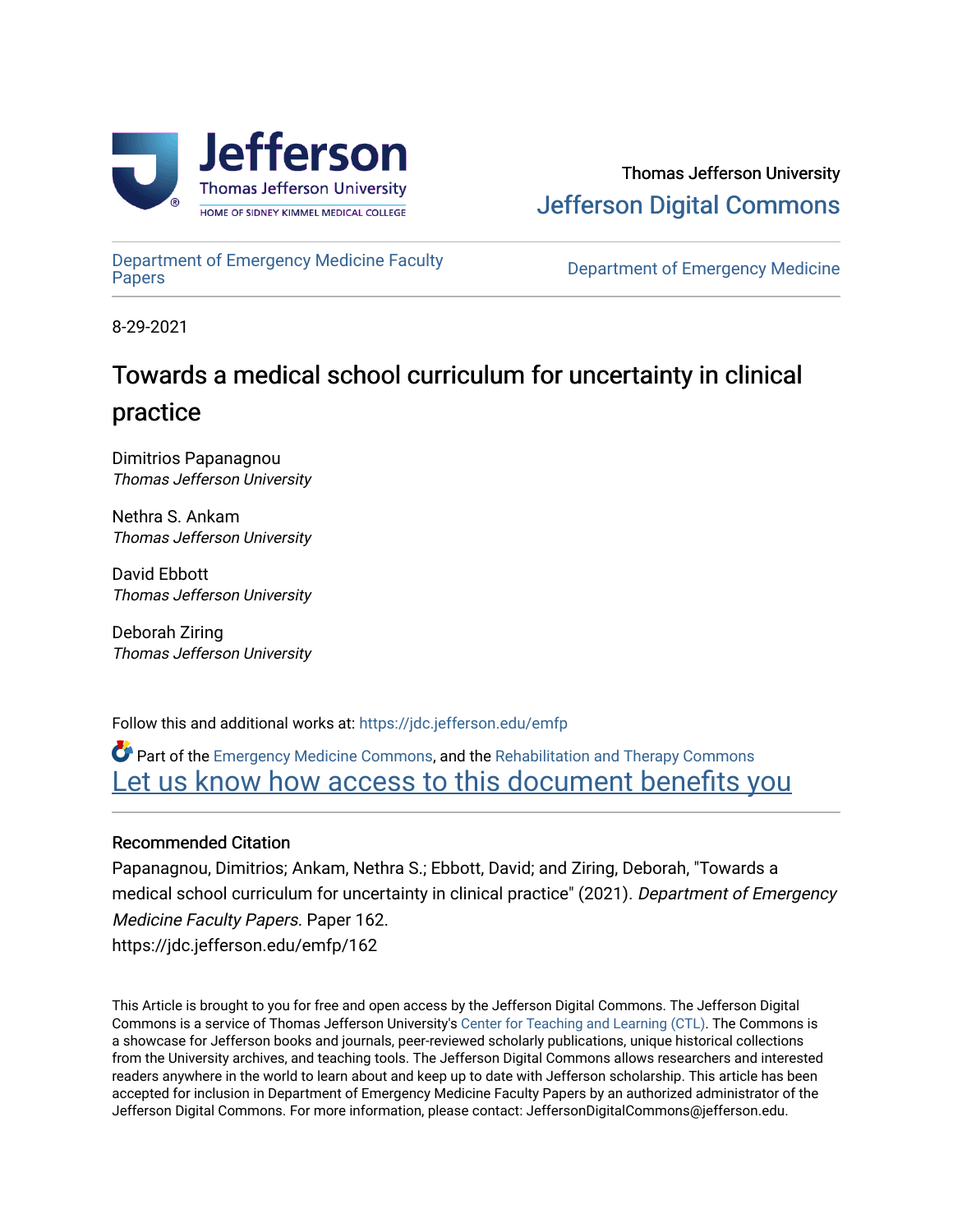



**Medical Education Online**

**ISSN: (Print) (Online) Journal homepage:<https://www.tandfonline.com/loi/zmeo20>**

# **Towards a medical school curriculum for uncertainty in clinical practice**

**Dimitrios Papanagnou, Nethra Ankam, David Ebbott & Deborah Ziring**

**To cite this article:** Dimitrios Papanagnou, Nethra Ankam, David Ebbott & Deborah Ziring (2021) Towards a medical school curriculum for uncertainty in clinical practice, Medical Education Online, 26:1, 1972762, DOI: [10.1080/10872981.2021.1972762](https://www.tandfonline.com/action/showCitFormats?doi=10.1080/10872981.2021.1972762)

**To link to this article:** <https://doi.org/10.1080/10872981.2021.1972762>

© 2021 The Author(s). Published by Informa UK Limited, trading as Taylor & Francis Group.



ര

Published online: 29 Aug 2021.

|--|

[Submit your article to this journal](https://www.tandfonline.com/action/authorSubmission?journalCode=zmeo20&show=instructions)  $\mathbb{Z}$ 

**III** Article views: 230



 $\overline{Q}$  [View related articles](https://www.tandfonline.com/doi/mlt/10.1080/10872981.2021.1972762)  $\overline{C}$ 

[View Crossmark data](http://crossmark.crossref.org/dialog/?doi=10.1080/10872981.2021.1972762&domain=pdf&date_stamp=2021-08-29) $\mathbb{Z}$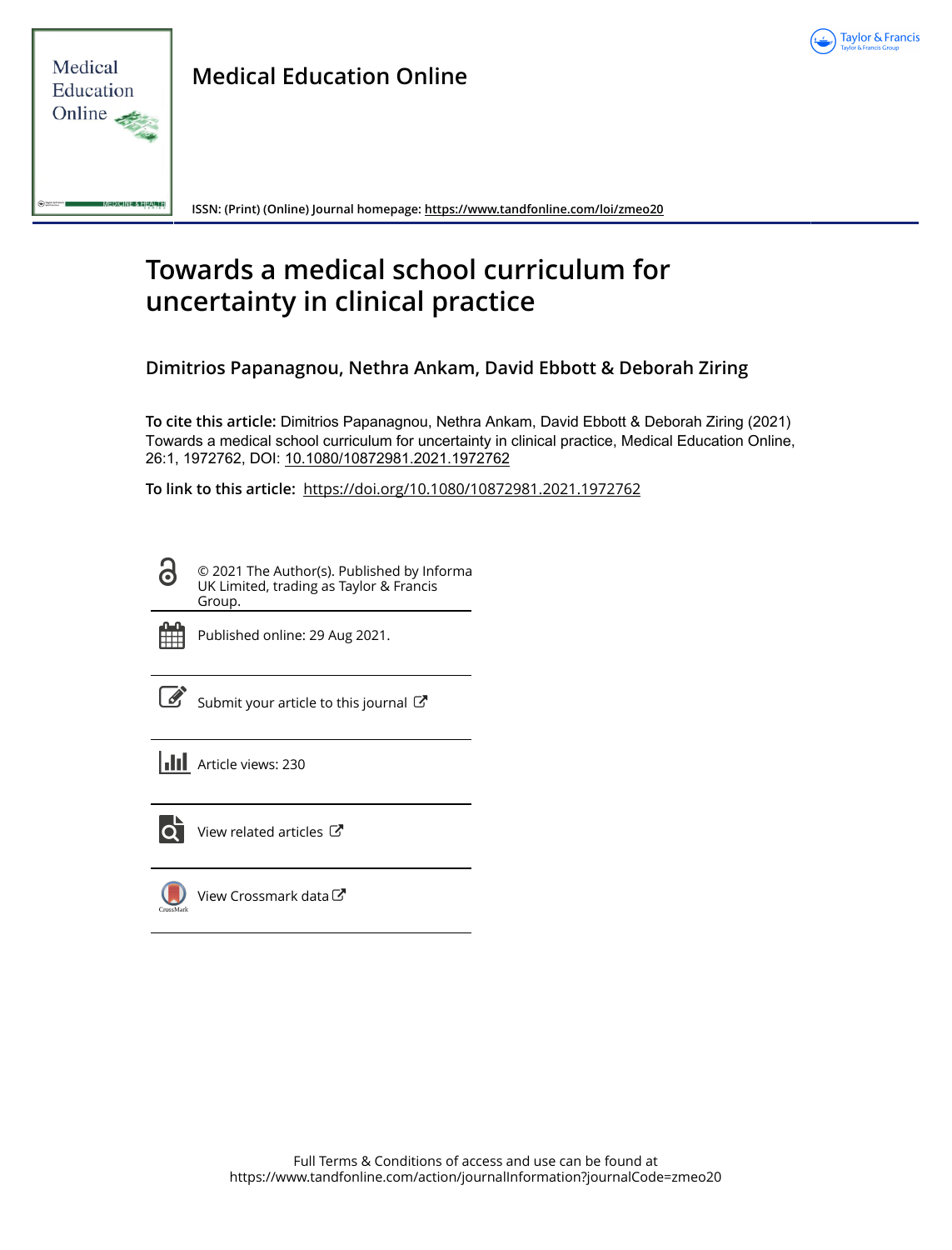#### RESEARCH ARTICLE

Taylor & Francis Taylor & Francis Group

**a** OPEN ACCESS **a** Check for updates

## **Towards a medical school curriculum for uncertainty in clinical practice**

Dimitrios Papanagno[u](http://orcid.org/0000-0003-3682-8371) @<sup>[a](#page-2-0)</sup>, Nethra Ankam<sup>[b](#page-2-1)</sup>, David Ebbott<sup>c</sup> and Deborah Ziring<sup>d</sup>

<span id="page-2-3"></span><span id="page-2-2"></span><span id="page-2-1"></span><span id="page-2-0"></span>a Professor and Vice Chair for Education in the Department of Emergency Medicine and Associate Dean for Faculty Development, Sidney Kimmel Medical College at Thomas Jefferson University, Philadelphia, PA, USA; b Associate Professor in the Department of Rehabilitation Medicine, Sidney Kimmel Medical College at Thomas Jefferson University, Philadelphia, PA, USA; c Third-year medical student, Sidney Kimmel Medical College at Thomas Jefferson University, Philadelphia, PA, USA; <sup>d</sup>Clinical Associate Professor in the Department of Medicine and Senior Associate Dean for Academic Affairs, Sidney Kimmel Medical College at Thomas Jefferson University, Philadelphia, PA, USA

#### **ABSTRACT**

Uncertainty abounds in the clinical environment. Medical students, however, are not explicitly prepared for situations of uncertainty in clinical practice, which can cause anxiety and impact well-being. To address this gap, we sought to capture how students felt in various clinical scenarios and identify programs they found helpful as they worked through uncertainty in their clerkships to better inform curriculum that prepares them to acknowledge and navigate this uncertainty. This is an observational cross-sectional study of third-year medical students surveyed at the end of core clerkships. The survey consisted of the General Self-Efficacy (GSE) Scale and Intolerance of Uncertainty Scale (IUS). Items asked students to rate preparedness, confidence, and comfort with uncertainty in clinical practice. Items on curricular programs asked students to identify training that prepared them for uncertainty in clerkships, and examined correlations with specific clinical practice uncertainty domains (CPUDs). Spearman's rank-order correlation, Chi-Square, and ANOVA were used to analyze quantitative data. Open responses were analyzed using Braun and Clarke's Framework. Response rate was 98.9% (287/ 290). GSE was inversely correlated with IUS (p < 0.001). GSE was positively correlated with all CPUDs ( $p < 0.005$ ). IUS had an inverse correlation with all CPUDs ( $p < 0.005$ ). Pedagogies with statistically-significant relationships with preparing students for uncertainty, communicating and building relationships with patients during times of uncertainty, and overall well-being included: team debriefs, role plays, case- and team-based learning, story slams, and sharing narratives with peers and faculty ( $p < 0.05$ ). Qualitatively, students appreciated storytelling, role-modeling of communication strategies, debriefing, and simulations. Strategically immersing specific educational formats into formal curriculum may help cultivate skills needed to prepare students for uncertainty. Clinical debriefs, interprofessional role plays, simulations, communications skills training, instructor emotional vulnerability, storytelling, and peer-topeer conversations may have the most impact. Further study is required to evaluate their longitudinal impact.

#### **ARTICLE HISTORY**

Received 15 April 2021 Revised 22 August 2021 Accepted 23 August 2021

#### **KEYWORDS**

Undergraduate medical education; uncertainty; curriculum design; wellbeing; self-efficacy; humanities

## **Introduction**

For many students, coping with the inherent uncertainties of clinical practice can cause them to struggle as they transition from the classroom to clinical learning environment (CLE). These may include struggles with diagnosis, management, and communication. To date, undergraduate medical education has effectively trained medical students for certainty; but formal training for uncertainty in clinical practice has been lacking in formal curriculum. Well-designed educational programs that specifically address uncertainty have the potential to empower students to thrive during the transition to clinical practice.

Lee et al offer an operational definition for uncertainty, and describe it as 'the dynamic, subjective perception of not knowing what to think, feel, or

<span id="page-2-7"></span><span id="page-2-6"></span><span id="page-2-5"></span><span id="page-2-4"></span>do.'[[1\]](#page-9-0) Under this definition, three core dimensions of uncertainty in clinical practice have been described – the source of uncertainty, the subjective nature of uncertainty, and responses to uncertainty [\[1](#page-9-0)]. Comfort level with uncertainty, which directly links to all of these dimensions, impacts patient care. Specifically, comfort with uncertainty can impact patient communication[[2\]](#page-9-1), decision-making ability[[3\]](#page-9-2), resource utilization[\[2](#page-9-1)], and patient dispositions[\[4](#page-9-3)]. Anxiety towards clinical uncertainty is associated with increased cost of care, as well as a reluctance to fully disclose information to patients [\[2](#page-9-1)]. Studies have suggested that tolerance to uncertainty impacts willingness to work with underserved communities, and may even influence how trainees address pain management during times of ambiguity [\[4–6\]](#page-9-3). These observations further strengthen the case

**CONTACT** Dimitrios Papanagnou Dimitrios.Papanagnou@jefferson.edu Department of Emergency Medicine, Sidney Kimmel Medical College at Thomas Jefferson University, 1025 Walnut Street, College Building, Suite 100, Room 101, Philadelphia, PA 19107

© 2021 The Author(s). Published by Informa UK Limited, trading as Taylor & Francis Group.

This is an Open Access article distributed under the terms of the Creative Commons Attribution License (http://creativecommons.org/licenses/by/4.0/), which permits unrestricted use, distribution, and reproduction in any medium, provided the original work is properly cited.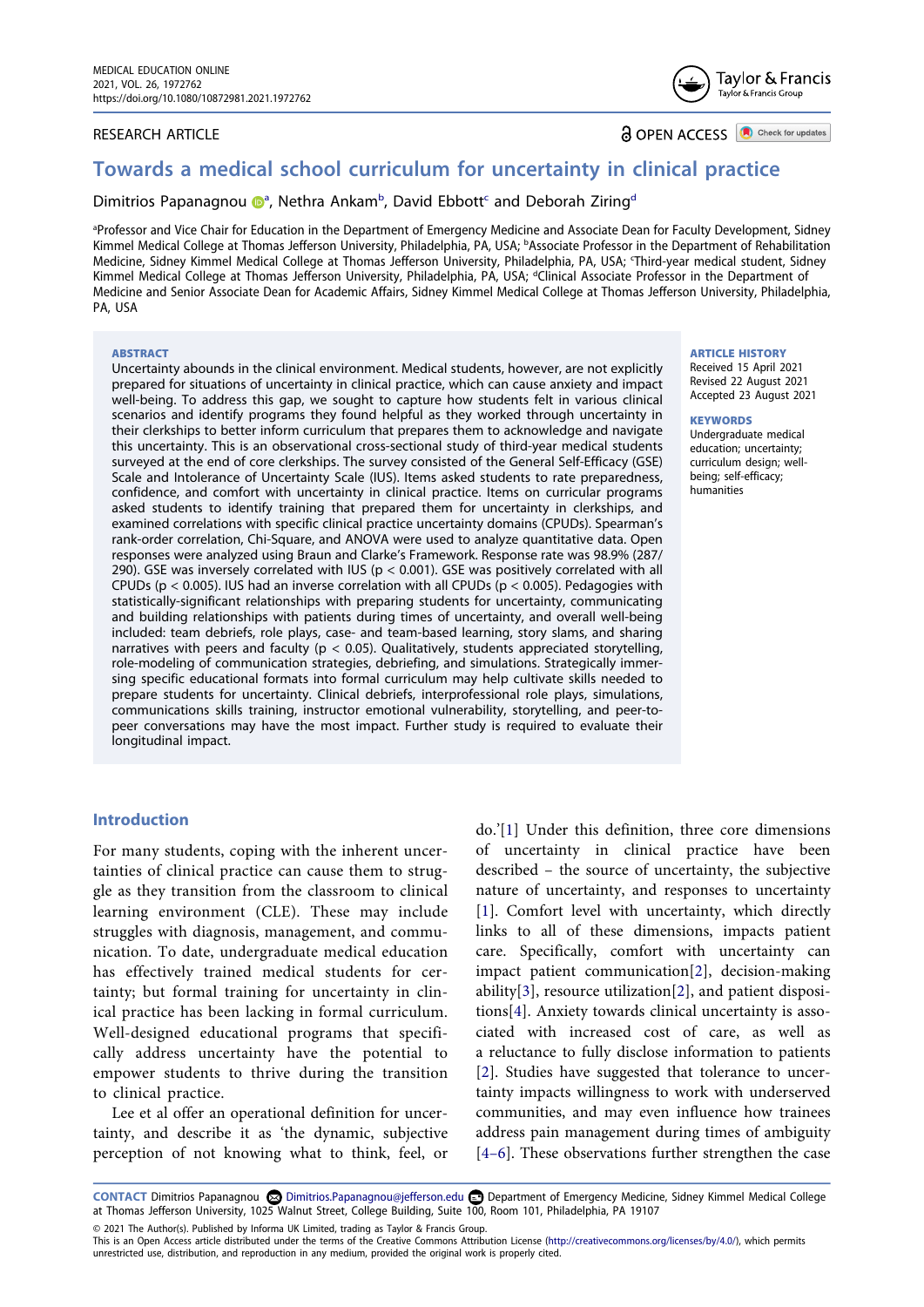for intentionally focusing on uncertainty in an undergraduate medical education (UME) curriculum.

<span id="page-3-1"></span>Unfortunately, formal programs in UME do not address the uncertainty that is inherent in clinical practice. Traditional medical education programs train students for certainty; and, as a result, students become more comfortable with linear thinking early in their training. Students are rewarded for correct answers on examinations and correct diagnoses and treatments during simulations[\[7](#page-9-4)]. As an example, question stems and case vignettes prime students to expect that diseases will present uniformly, progress similarly, and respond to treatments accordingly. Thus, a mismatch of student expectations and the realities of clinical uncertainty collide during this transition. Students ill-equipped to address uncertainty in the clinical environment can experience cognitive dissonance[[8\]](#page-9-5), diminished self-efficacy, erosion of empathy[[9\]](#page-9-6), maladaptive perfectionism[[6\]](#page-9-7), and eventual burnout later in their careers[\[2](#page-9-1)]. The emphasis on linear thinking can thwart creative problem-solving and the ability to calibrate for uncertainty [[9\]](#page-9-6) – skills that are essential to thrive in clinical practice.

<span id="page-3-5"></span><span id="page-3-4"></span><span id="page-3-3"></span><span id="page-3-2"></span><span id="page-3-0"></span>Opportunities for curricular development that prepares students for this uncertainty have been described. The case for liberal arts and humanities programs to improve future physician's abilities to think 'laterally' has been asserted by Cristancho[[10\]](#page-9-8). Incorporating cognitive disequilibrium into preclinical training through patient-centered narratives has been advocated by Kumagai[[11\]](#page-9-9). Simulations and follow-up discussions of complex patient cases were tested by Scott et al, and proposed that simulations can provide disheartening, yet useful reflections, for students[\[12](#page-9-10)]. Recently, Tonelli et al encouraged bringing the 'philosophy of medicine' into clinical courses and bedside teaching to develop a clinical uncertainty taxonomy for familiarity and competence[[13\]](#page-9-11). Curricular innovations such as these can help bring uncertainty in clinical practice explicitly to the forefront of medical education training.

<span id="page-3-7"></span><span id="page-3-6"></span>From the lens of curriculum development, there is also an opportunity to formally focus on self-efficacy, 'the confidence to carry-out the courses of action necessary to accomplish desired goals,' as a means to better prepare students for the uncertainty that exists in the CLE[[14\]](#page-9-12). There has been increasing interest in medical students' self-efficacy, specifically as it pertains to their learning and development. In most cases, individuals will choose to engage in an activity if they are confident of success, and potentially avoid those activities in which they are not confident. Given the dynamic interplay of environmental and behavioral factors in the clinical environment, self-efficacy may play an important role in influencing learner success[\[14](#page-9-12)]. Learning in the clinical environment is dependent on overcoming <span id="page-3-8"></span>a range of intellectual, social, and motivational challenges that prompt doubt[\[14\]](#page-9-12). While the relationship between self-efficacy and tolerance of ambiguity has been explored[[15\]](#page-9-13), the literature does not describe whether students with higher self-efficacy are more tolerant of uncertainty. A study of five medical schools investigating the effects of a humanities curriculum demonstrated a statistically-significant relationship between Generalized Self Efficacy and Budner's Tolerance of Ambiguity scales[\[15\]](#page-9-13). If this relationship can be further clarified, a case can be made to formally develop curriculum that can help address student selfefficacy.

<span id="page-3-9"></span>Our study explores the role a pre-clinical medical education curriculum based in case-based learning and the humanities can have on clinical uncertainty in medical students when they enter clerkships. We aimed to capture how students felt in various clinical scenarios, and identify what types of educational programs they found helpful as they worked through the clinical uncertainty in their clerkships. Specifically, we sought to: 1) describe perceived comfort with uncertainty encountered across clerkships; 2) identify curricular elements that best prepared students for these situations; and 3) solicit suggestions from students that would have better prepared them for this uncertainty. We hypothesized that certain training components will correlate with clinical uncertainty comfort, and themes will emerge from free responses to guide longitudinal curricular design and instruction, as well as preparation for practice in the clinical learning environment.

## **Methods**

#### *Study design*

This was a descriptive, cross-sectional study that employed a survey-based design using target sampling to collect data through an online link. The authors intentionally selected this methodology, as they wanted to capture student experiences at the end of their yearlong clinical clerkship experiences. The survey instrument was a 30-question, anonymous, electronic questionnaire (included in the Appendix). No incentives were offered for completion of the questionnaire. Both quantitative and qualitative data were collected. Students had two weeks to complete the survey. An email remainder was sent to students one week after the initial invitation to participate. The study was reviewed and approved by the institutional review board (IRB) of the University for the involvement of human subjects (#20E.805).

## *Participants*

Two hundred ninety third-year medical students (Class of 2021) at an urban medical school in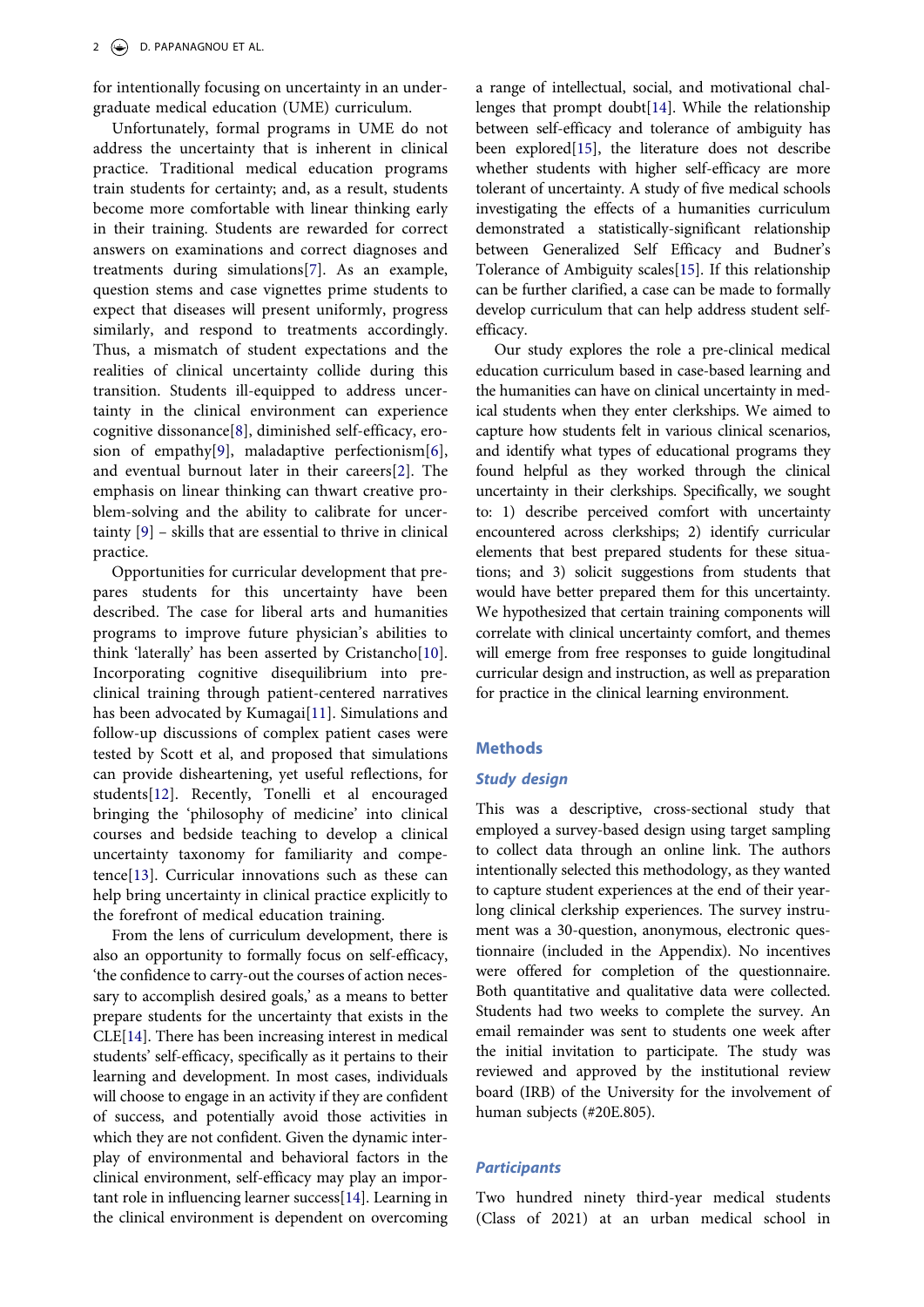Philadelphia, Pennsylvania, USA were invited to participate in the survey via email within two weeks after completing all third-year core clerkships in April 2020. The medical school curriculum takes place over four years: the first two years of training are comprised of traditional pre-clinical coursework, after which students begin their third year of training as they transition into the clinical environment (i.e., in the form of core clerkship experiences). Students were surveyed immediately after completing all core clerkship requirements to capture their experiences with uncertainty in clinical practice over the course of their year-long clinical immersion. Completed core clerkships included Emergency Medicine, Family Medicine, Internal Medicine, Neurology, Obstetrics and Gynecology, Pediatrics, Psychiatry, Surgery and Surgical Subspecialties. Only students who successfully completed required clerkships by April 2020 were invited to participate; students who did not complete all required clerkships were excluded from participating in the study.

### *Instrument*

The questionnaire was designed through consensus by the study investigators, who represent experienced educators with training in qualitative research design and educational research methods. An extensive literature review was conducted on uncertainty in health professions education and training, which included studies that employed survey design to better understand the effects uncertainty has on trainees and providers in the clinical practice environment. As no previously validated surveys were identified in the literature, the study investigators applied best practices to develop the current survey [[16,](#page-9-14)[17](#page-9-15)].

<span id="page-4-0"></span>Items underwent iterative review, and were reviewed for clarity of both content and structure by the research team. Cycles of feedback from the coauthors were applied to rounds of survey edits [[16,](#page-9-14)[17](#page-9-15)]. The survey consisted of quantitative questions that required respondents to make a discrete selection from listed choices, including the option of 'other' with a text clarification box. It also included qualitative data in response to open-ended questions that had unlimited free text entry. The electronic link to the questionnaire was pre-tested for functionality by the investigators prior to distribution to study participants.

#### *Survey content*

The survey consisted of four sections:

Section 1: General Self Efficacy (GSE), a validated GSE Scale developed by Schwarzer and Jerusalem [[18\]](#page-9-16). The GSE scale is a 10-item psychometric questionnaire that measures one's optimistic beliefs to

<span id="page-4-1"></span>cope with life's difficult demands. Since this is a selfreported measure, the instrument measures a perception of self-efficacy in individuals[[18\]](#page-9-16). The scale has been used in numerous research studies, where it typically yielded internal consistency with Cronbach-alpha values ranging between 0.75 and 0.91[[19\]](#page-9-17). Participants are asked to review a series of statements (e.g., 'It is easy for me to stick to my aims and accomplish my goals') and indicate their degree of agreement with each item on a four-point Likert scale (i.e., not at all true, hardly true, moderately true, exactly true). Composite scores for GSE range from 10 (low GSE) to 40 (high GSE). The frequency distribution of self-efficacy sum scores in sampled populations approximates a normal distribution (mean 29.55 and standard deviation 5.32)[\[19](#page-9-17)].

<span id="page-4-3"></span><span id="page-4-2"></span>Section 2: Intolerance to Uncertainty (IUS), a validated scale to gauge intolerance to uncertainty, Short Form Version, developed by Carleton, Norton, and Asmundson[[20\]](#page-9-18). The IUS scale, short form, is a 12-item instrument that measures reactions to uncertainty, ambiguous situations, and the future (e.g., "I always want to know what the future has in store for me). The short-form scale is based on the original 27-item IUS scale and has the same internal consistency and convergent validity as the original version[\[21](#page-9-19)]. Participants are asked to review a series of statements and indicate their level of agreement on a 5-point Likert scale, ranging from 1 (not at all characteristic of me) to 5 (entirely characteristic of me). Scores range from 12 (low IUS) to 60 (high IUS). The IUS short-form scale was chosen because of its psychometric comparability to the longer version and its brevity. Items on the scale address prospective anxiety (e.g., 'I cannot stand being taken by surprise') and inhibitory anxiety (e.g., 'When it's time to act, uncertainty paralyzes me'), both of which have high internal consistencies (Cronbach-alpha, 0.85) [\[21](#page-9-19)]. Previous studies with the IUS short-form scale have demonstrated broadly normal distributions in sampled populations, with a community-reported mean of 29.53 (standard deviation 10.96)[\[21](#page-9-19)].

<span id="page-4-5"></span><span id="page-4-4"></span>Section 3: Comfort with Uncertainty in Clinical Practice. To better understand medical students' comfort with uncertainty in clinical practice, the authors focused on specific Clinical Practice Uncertainty Domains (CPUD), based on items developed by the authors, and informed by existing conceptual frameworks for uncertainty in clinical practice [\[1](#page-9-0),[22\]](#page-9-20). Survey items for this section were designed through consensus by the study investigators. An extensive literature review was conducted on uncertainty in clinical practice to delineate domains in which uncertainty in the clinical environment affects learners. After several focus groups with the authors, items in this section were grouped into the four following categories: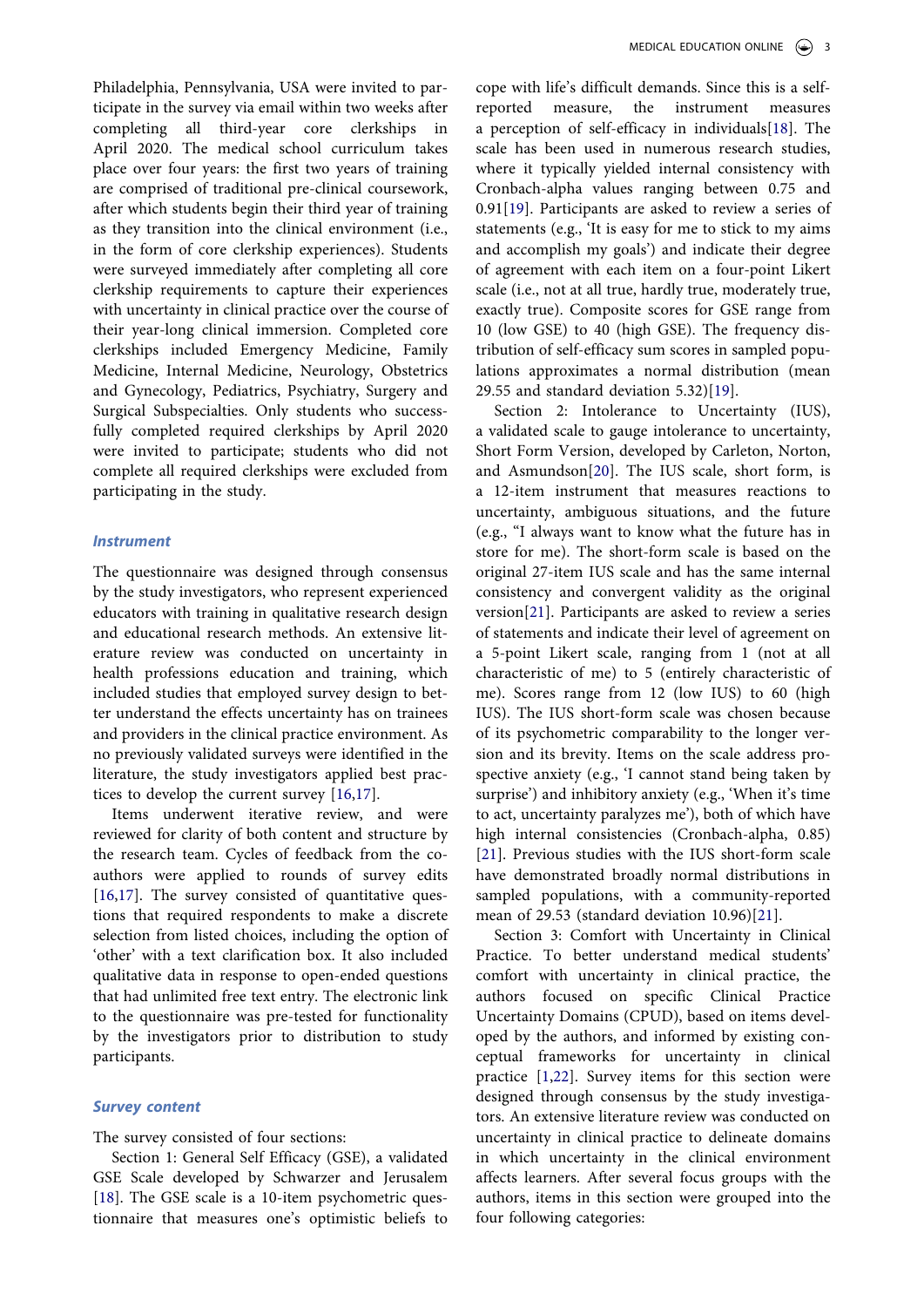- (1) Preparation for uncertainty in clinical practice;
- (2) Confidence with communicating with patients during times of clinical uncertainty;
- (3) Forming meaningful relationships with patients during times of clinical uncertainty; and
- (4) How wellbeing is affected when exposed to clinically uncertain situations.

This section consisted of a series of statements (e.g., 'I feel prepared to address uncertain situations during clinical clerkships') and asked respondents to make a discrete selection from a Likert scale of available choices to measure agreement with each statement (i.e., not at all, somewhat, very, or entirely). These items were piloted with a cohort of fourth-year medical students. Items were then reviewed by an expert in survey design (i.e., non-clinician, education researcher) for readability outside of the target audience.

Section 4: Perceptions of a Curriculum's Ability to Prepare for Uncertainty in Clinical Practice, also based on items developed by the authors, including open-ended, free response items. Survey items for this section were designed through consensus by the study investigators. The authors reviewed the medical school curriculum for programs and pedagogies that participants were exposed to in their first 3 years of training to clarify what specific experiences better prepare students to address uncertainty in the clinical environment. This section consisted of quantitative questions that asked respondents to make a discrete selection from listed choices (i.e., none at all, a little, a moderate amount, a lot, a great deal). Items were piloted with a cohort of fourth-year medical students and were then reviewed by an expert in survey design (i.e., non-clinician, education researcher) for readability outside of the target audience.

#### *Survey administration*

The authors used Qualtrics software (Qualtrics, Provo, UT) to administer the online questionnaire. The electronic link to the questionnaire was tested for functionality by the investigators prior to distribution to study participants. All students in the Class of 2021 received a solicitation email with the request to participate; the electronic link for the survey was included in the email. Email solicitation to complete the survey took place prior to viewing a virtual, prerecorded lecture on uncertainty in clinical practice 2 weeks before beginning the transition-to-residency course. Investigators emphasized the confidentiality and voluntary nature of the study. Duplicate survey completion by any participant was prevented by disabling this feature on the Web-based survey tool (i.e., students could not complete the survey more than once). Participants were given the opportunity to go

back to change answers before final submission of the survey. The link remained open for 2 weeks, affording students the ability to complete the survey at a convenient time. A reminder email was sent to the students 1 week after the original solicitation email. Following survey completion, Qualtrics provided students with a summary of their responses for later reference during the transition-to-residency course.

#### *Data analysis*

Survey data were exported into Microsoft Excel spreadsheets (Microsoft Corp, Redmond, WA) for analysis and was analyzed using SAS software, Version 9.4 (SAS Institute, Cary, NC). For quantitative data, proportions were reported as percentages with 95% confidence intervals (CIs), and continuous variables as medians with quartiles. Spearman's rankorder correlation coefficient was used to assess the correlation between General Self-Efficacy Score and Intolerance of Uncertainty Scale Score. Several Chisquare tests were used to examine for any statistically significant associations between individual items on the survey. A one-sample t-test was used to compare the mean of the GSE and IUS scores to their respective national averages. An analysis of variance (ANOVA) was employed to compare average scoring across the levels within a question. Likert responses in the questionnaire were reformatted as numerical responses to take advantage of and correctly employ Chi-Square tests. All methods used in the data analyses used a critical level (alpha) of 0.05.

<span id="page-5-1"></span><span id="page-5-0"></span>For qualitative data, open- and axial-coding methods were used to code individual open-ended responses, generate concepts, and organize responses into thematic categories by two study investigators using Braun and Clarke's Thematic Analysis Six-Step Framework[\[23](#page-9-21)]. A third investigator reviewed the resultant themes and codes. Those with discordant interpretations were discussed until consensus was reached. The authors are cognizant that free-text survey responses do not represent rigorous qualitative research, especially when researchers attempt to address 'how' and 'why' questions[\[24](#page-9-22)]. This still represented an opportunity to elicit student responses about educational and curricular programs that prepared them for the uncertainty they encountered in the clinical environment. The authors also leveraged the free-text survey items as an opportunity for program improvement at their respective medical school, as new programs could be informed and developed from this data to address any gaps in the curriculum. For this reason, open-response items were limited to those that addressed 'what' questions (i.e., What activities do you think would better prepare you for the uncertainty in the clinical workplace?)[\[24](#page-9-22)].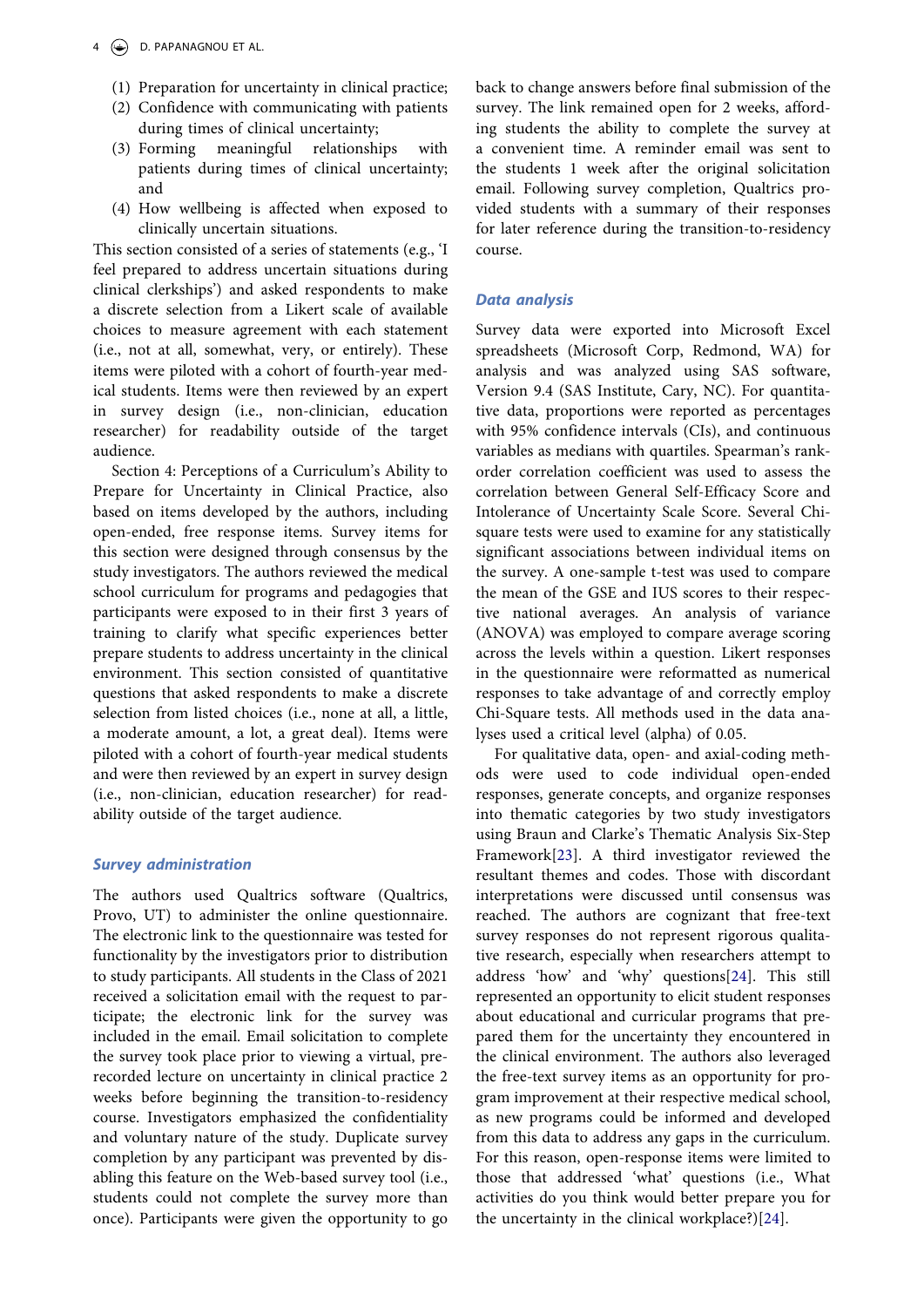## **Results**

Two hundred eighty-seven medical students completed the survey (287/290; 98.9% response rate). Student mean GSE score (31.1) was higher than the mean reported in the literature for the international community (29.6)  $[p < 0.001][19]$  $[p < 0.001][19]$ . Medical student IUS mean score was not significantly different than previously cited community means (29.7 vs 29.5, respectively;  $p = 0.8$ [[21\]](#page-9-19).

Student GSE and IUS scores were inversely correlated (p < 0.0001). GSE scores correlated with all Clinical Practice Uncertainty Domains (CPUDs) (p < 0.001). IUS scores inversely correlated with all CPUDs ( $p < 0.001$ ), with the exception of patient communication during clinical uncertainty ( $p = 0.3$ ).

Student perceptions of specific curricular programs and pedagogies correlated with CPUDs; this is summarized in [Table 1](#page-6-0). Curricular components with statistically significant correlations are tabulated.

When asked what would prepare students for uncertainty in clinical practice, specific qualitative themes were identified ([Table 2](#page-7-0)). One hundred twenty-six students submitted free responses. Students found the following experiences useful as they prepared for uncertainty in clinical practice: reflections with emotional vulnerability from instructors, small-group learning, simulations, debriefing, communication demonstrations, faculty role modeling, storytelling, and wellness prioritization. Clinical experience was the most frequently observed theme with regards to preparing for uncertainty in clinical practice.

The theme of reflection was observed in student comments that appreciated open dialogue with faculty and peers, where feelings associated with

<span id="page-6-0"></span>**Table 1.** Correlations between clinical practice uncertainty domains and educational experiences among medical students.

| ,,,,,,,,,,                              |                                                                                                                                                                                                                     |  |  |  |
|-----------------------------------------|---------------------------------------------------------------------------------------------------------------------------------------------------------------------------------------------------------------------|--|--|--|
| Clinical Practice<br>Uncertainty Domain | Educational Experiences with Ratings<br>Correlated to Clinical Practice Uncertainty<br>Domain Ratings                                                                                                               |  |  |  |
| Preparation                             | • Clinical Team Debriefs ( $p = 0.04$ )<br>Faculty facilitated peer reflection<br>groups ( $p = 0.02$ )<br>• Case-Based Learning ( $p = 0.03$ )                                                                     |  |  |  |
| <b>Patient Communication</b>            | Talking about experiences ( $p = 0.03$ )<br>Clinical Story Slams ( $p = 0.03$ )<br>Required Scholarly Activity ( $p = 0.03$ )                                                                                       |  |  |  |
| Patient Relationships                   | • Clinical Team Debriefs ( $p = 0.01$ )<br><b>Small-Group Communication Skills</b><br>Practice ( $p = 0.02$ )<br>• Talking about experiences ( $p = 0.01$ )<br>• Journaling experiences ( $p = 0.03$ )              |  |  |  |
| Well-Being                              | • Small-Group Communication Skills<br>Practice ( $p = 0.02$ )<br>• Team-Problem Solving Sessions<br>$(p = 0.02)$<br>• Writing Reflections and Narratives<br>$(p = 0.04)$<br>• Journaling experiences ( $p = 0.02$ ) |  |  |  |

clinical uncertainty were acknowledged and discussed. For small-group learning, students appreciated sessions discussing unclear situations and opportunities to reflect on real-life events. For simulated encounters, students valued being forced to adapt to unexpected or unsatisfying outcomes. Clinical debriefs helped students process clinical events characterized by uncertainty. In particular, bedside debriefing with team members, either immediately following an event or at a later scheduled time, was also appreciated.

Students also valued observing examples of physicians communicating uncertainty with their patients. Specifically, students commented on how providers explained what they did not know in a concrete way, as well as what they did know about a clinical situation. They commented on the ability of role modeling to help prepare them to acknowledge unclear situations, while still forming relationships with their patients despite the uncertainty.

Students appreciated the personal narratives interprofessional providers shared with them during times of uncertainty. Students felt that these stories normalized uncertainty. Finally, students described the benefits of prioritizing wellness when reconciling uncertainty. Students felt that embracing a mindset away from living life as if there is always a 'cut-anddry answer' would better prepare them for uncertainty in clinical practice.

## **Discussion**

Medical school curricula must introduce students to the uncertainty that exists in clinical practice to help them thrive in today's healthcare system. Students will find themselves in ambiguous situations that will challenge their clinical reasoning skills and their confidence [\[25](#page-9-23)]. Students must also be equipped with the skills to openly discuss, reconstruct, and redefine their under-standing of clinical problems, as they arise[\[10](#page-9-8)].

<span id="page-6-3"></span><span id="page-6-2"></span><span id="page-6-1"></span>Research, testimonials, and recent current events have acknowledged the importance of guiding both novice and experienced physicians through the uncertainty that is replete in medicine [\[5](#page-9-24),[26,](#page-9-25)[27](#page-9-26)]. Physicians' mindsets about uncertainty have been shown to affect stress levels [\[28](#page-10-0)] and attributional styles towards certain diseases[\[4\]](#page-9-3). Student narratives speak to the mismatch of the clinical milieu with the medical training graduates typically receive [\[8](#page-9-5),[29,](#page-10-1)[30](#page-10-2)]. Few studies, however, have surveyed medical students about specific pedagogies that have helped, or would have helped, them navigate this uncertainty during their clinical clerkships, their first transition into the clinical environment. To our knowledge, this is the first study to evaluate this question.

<span id="page-6-4"></span>Our results demonstrated a statistically significant inverse correlation between student self-efficacy and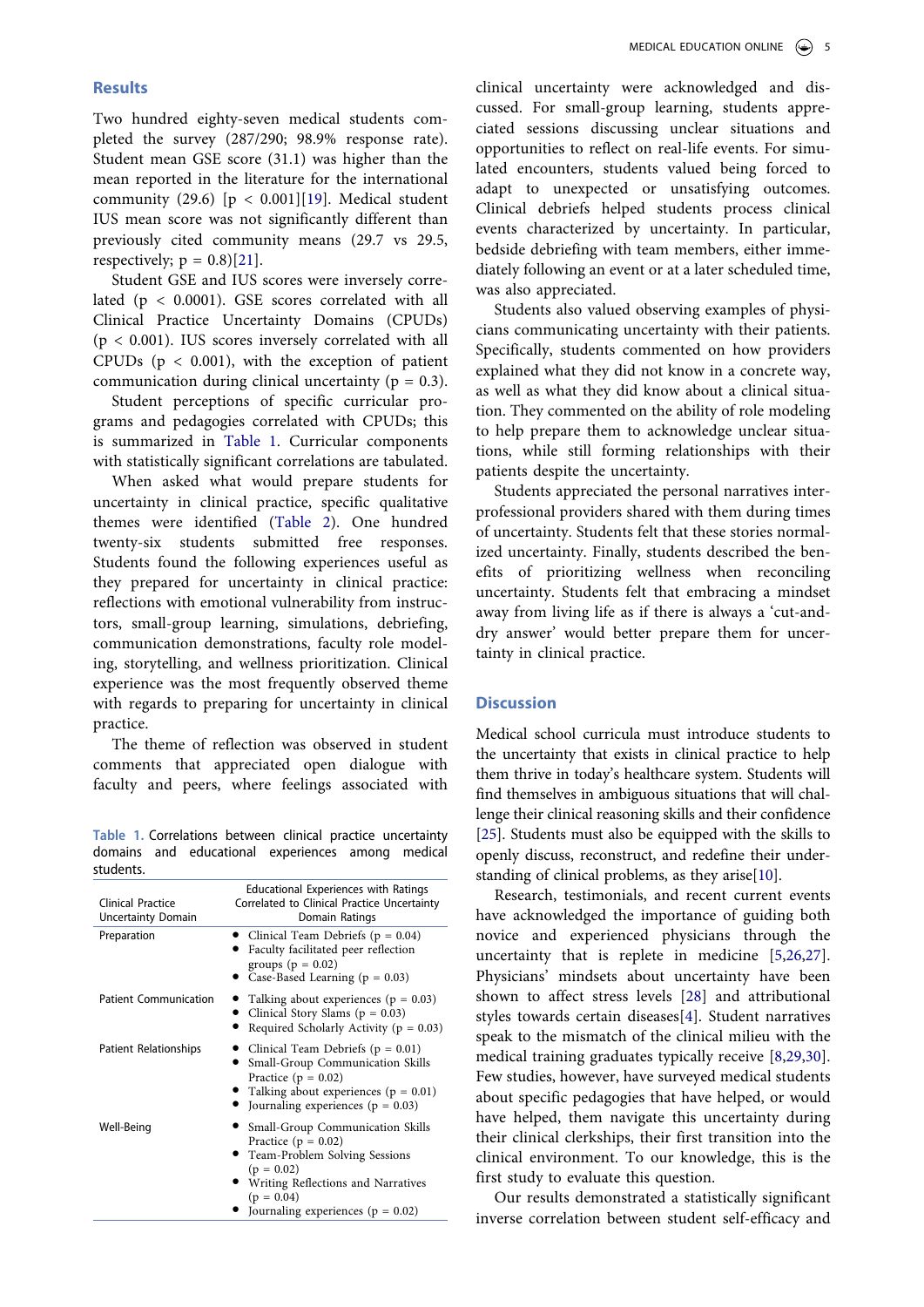<span id="page-7-0"></span>

| Table 2. Medical student suggestions for educational experiences that would prepare them for uncertainty in clinical practice. |  |  |  |  |
|--------------------------------------------------------------------------------------------------------------------------------|--|--|--|--|
|--------------------------------------------------------------------------------------------------------------------------------|--|--|--|--|

|                                | Number of |                                                                                                                                                                                                                                                                                                                                                                                       |
|--------------------------------|-----------|---------------------------------------------------------------------------------------------------------------------------------------------------------------------------------------------------------------------------------------------------------------------------------------------------------------------------------------------------------------------------------------|
| Theme                          | Comments  | Representative Quotes *                                                                                                                                                                                                                                                                                                                                                               |
| Experience                     | 43        | 'Being in the clinic and facing problems directly is the only way.'                                                                                                                                                                                                                                                                                                                   |
| Reflections                    | 34        | 'It's okay [for attendings] to have emotions and talk about those emotions, it's okay to have a bad day, it's<br>okay to acknowledge when you are stressed.'                                                                                                                                                                                                                          |
|                                |           | I think it is super helpful to work in a team where people say out loud that there are uncertainties and<br>address how that makes them feel.'                                                                                                                                                                                                                                        |
| Small-Group Learning           | 17        | 'More CBL [case-based learning] or TBL [team-based learning] type cases where there ISN'T a "right" answer.<br>Even in CBLs there is always a right answer at the end and people hang on to that.                                                                                                                                                                                     |
|                                |           | 'CBL cases that don't end with a satisfying diagnosis – include lab values that don't tell a clear story,<br>incorporate multiple day hospital stays where not much changes into the narrative, and ultimately have<br>the outcome be that the patient goes home stable but without a neat and tidy ending'<br>'More clinical skills small-group sessions about uncertain scenarios.' |
| <b>Simulations</b>             | 17        | I think more sim cases would teach students to get out of the multiple choice thinking process, and realize<br>that real life is much more fluid and less concrete.                                                                                                                                                                                                                   |
|                                |           | 'Simulations where they cannot win (stop the patient from dying), like in Star Trek'                                                                                                                                                                                                                                                                                                  |
| Debriefing                     | 16        | 'My greatest benefit came with debriefing an actual event with the resident who stood alongside me.'                                                                                                                                                                                                                                                                                  |
| Demonstrating<br>Communication | 11        | 'Seeing good examples of physicians explaining things to patients when they don't know exactly in<br>a concrete way and what they DO know and what they are going to do to work to figure it out.                                                                                                                                                                                     |
| Role Modeling                  | 14        | 'Seniors who demonstrate how you can tolerate it successfully, show it is not a failure, reveal how to create<br>relationships with patients while being uncertain.                                                                                                                                                                                                                   |
| Storytelling                   | 10        | 'More stories from more professionals.'<br>'I'm a big fan of the faculty sharing their stories with us.'                                                                                                                                                                                                                                                                              |
| <b>Prioritizing Wellness</b>   | 9         | 'Students experience incredible distress when there is not a clear-cut-and-dry answer and they likewise<br>approach medicine from a strictly resume-padding approach (whatever gets them to honor and match<br>into some surgical specialty, etc.).'                                                                                                                                  |
|                                |           | 'Less emphasis on exams, as they rot our brains and turn us into robots with canned empathy.'                                                                                                                                                                                                                                                                                         |

\* Representative quotes shared above are from different medical students

<span id="page-7-3"></span><span id="page-7-2"></span><span id="page-7-1"></span>intolerance of uncertainty, suggesting that as student self-efficacy increased, so did one's tolerance for uncertainty. While the relationship between intolerance of uncertainty and general self-efficacy in medical education has not been clarified in the literature, a positive correlation between tolerance for ambiguity and self-efficacy has been described[\[15](#page-9-13)]. Self-efficacy does not always correlate with task performance[\[31\]](#page-10-3); however, it does correlate with decreased burnout [[32\]](#page-10-4), better emotional regulation, and improved academic performance due to the ability to persist in the face of difficult tasks[[33](#page-10-5)]. The GSE has been criticized for its use in medical education research, as it does not have domain specificit[y\[14\]](#page-9-12); however, in situating the scale within a survey that consisted of items relating to uncertainty in clinical practice, it is likely our students looked at self-efficacy from this lens. Nonetheless, given this observation in the data, curriculum developers should incorporate programs that build student self-efficacy during medical school training to prepare them for the transition into clinical practice.

Our results support that curriculum developers should deliberately include conversations surrounding uncertainty in a medical school curriculum. Our data suggests that students want to openly discuss and debrief experiences that were characterized as uncertain – from real experiences in the clinical environment, to artificial scenarios recreated in a simulation laboratory. Students expressed an interest in additional experiences that would support productive struggle during uncertain situations – experiences that could easily be built into a curriculum through simulationmediated modalities. Students particularly expressed an

interest in exploring this uncertainty with faculty who have experienced it through role-modeling. Imparting lessons on effectively navigating uncertainty in clinical practice can be well-facilitated through role-modeling, and actively involves the student in deciding whether or not to trial specific behaviors observed and/or discussed[\[34](#page-10-6)].

<span id="page-7-5"></span><span id="page-7-4"></span>One possible solution to formally include these conversations in a curriculum is through case-based learning, where there are multiple possible ways to address a clinical encounter with a variety of case endings[\[35](#page-10-7)], or when no specific diagnosis is reached. A statistically significant relationship was observed for students' perceptions of CBL's role in preparing them for uncertainty in clinical practice. Similarly, student comments highlighted the role small-group learning, such as CBL, can have as a curricular approach to prepare them for clinical uncertainty. CBL allows students to struggle with complex problems, which can help lead to more durable and flexible learning in the long-term. Struggle, failure, and problem-solving can help build a foundation in learners to use acquired knowledge to generate solutions in new contexts[[36\]](#page-10-8), such as when encountering uncertain problems in the CLE.

<span id="page-7-7"></span><span id="page-7-6"></span>Formally learning how to facilitate debriefings can provide students with the skills to lead these discussions during times of uncertainty in the clinical environment[\[37](#page-10-9)]. To increase comfort with diagnostic uncertainty, students can be introduced to frameworks that can help scaffold conversations with patients. One-third of patients discharged from the emergency department (ED) do not receive a diagnosis to explain their symptoms, yet there is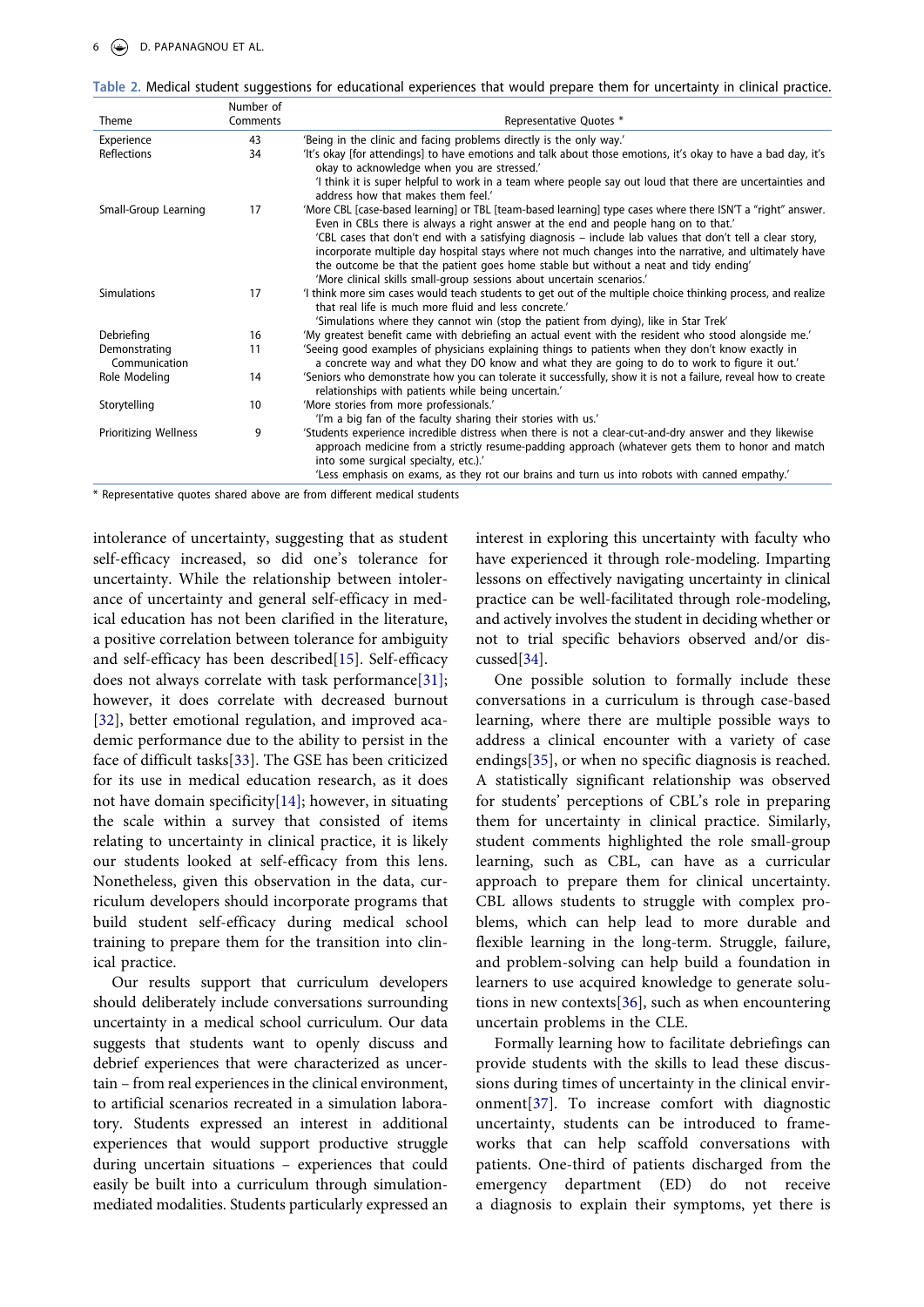<span id="page-8-0"></span>no established approach for effective discharge communication during these instances[\[22](#page-9-20)]. Rising et al have introduced the uncertainty communication checklist (UCC) to scaffold conversations when discharging patients from the emergency department (ED) with diagnostic uncertainty [[22](#page-9-20)[,38](#page-10-10)]. Practicing the UCC with students in small group, or as objective structured clinical examinations (OSCEs), for example, would allow students to better learn how to communicate uncertainty, and can serve as a guide to navigate communication with patients. Similarly, including conversations around shared decisionmaking can further prepare students for speaking with their patients during times of uncertainty[\[39](#page-10-11)].

<span id="page-8-1"></span>A survey of students from five US medical schools showed that exposure to a humanities curriculum was significantly correlated with tolerance for ambiguity [[15\]](#page-9-13). Based on this study, we would expect that a humanities curriculum correlates well with students' self-reported preparedness for uncertainty across different domains. As expected, many of the educational programs that correlated with uncertainty practice domains in our survey were specific humanities sessions. These sessions, which were not explicitly labeled as humanities sessions, were typically highly rated; however, when humanities as a whole was specifically asked about, statisticallysignificant correlations were not observed in the data in contrast to the study by Mangione et al [[15\]](#page-9-13). This difference may be due to the fact that our medical school offers a diverse offering of sessions within its required humanities curriculum so students received varied content. We did not survey students on every element of the humanities curriculum, as the sample size for each individual element would have been too small to detect statistically-significant relationships.

<span id="page-8-3"></span><span id="page-8-2"></span>The role of uncertainty in burnout also merits consideration. Higher IUS scores have been shown to correlate with burnout in Australian general practice registrars[\[40\]](#page-10-12). In their study, Cooke et al found that a score of  $36.6 \pm 9.8$  was correlated with high burnout and a score of  $30.2 \pm 7.2$  was correlated with low burnout[\[40](#page-10-12)]. Our students' scores were similar to that of the general population, and were lower on average than scores in the Australian study. A recent systematic review noted that there appears to be a relationship between tolerance of ambiguity and psychological wellbeing in medical training[\[41](#page-10-13)]. Given that the concept of self-efficacy seems to be correlated with tolerance for uncertainty, it is suggested that any attempt to improve student wellbeing should include developing familiarity with uncertainty through deliberate exposure, practice, debriefing, and role-modeling. It is common for wellness to imply one's personal wellness and resilience; however, curricular changes to allow for ample discussion of medical school experiences can also serve as a forum to foster wellness and well-being.

There are several limitations worth noting. Our data reflects student experiences from a single urban medical school situated within a large academic medical center with multiple hospital affiliations. This may have implications on the generalizability of our findings. Furthermore, our students complete their clinical rotations at various hospitals within our system, each of which can differently influence student perceptions of uncertainty in the clinical learning environment. Our team did not examine student responses by clinical site. Additionally, the effects of recall bias should be considered, as students were asked to cite preclinical experiences that took place in the curriculum more than one year prior to being surveyed.

While the survey consisted of two validated instruments, along with additional items that were piloted by the study investigators prior to survey dissemination, the composite survey was not validated. With regards to general self-efficacy and intolerance of uncertainty, student data was compared to normative groups for the GSE and IUS instruments, respectively [[19](#page-9-17),[21\]](#page-9-19). These normative groups may not be representative of our student body for valid comparisons. The instrument itself consisted of thirty items and was lengthy in nature. Although our response rate was close to 99% with several statistically significant relationships observed, there is a likelihood of influencing factors from survey fatigue.

Furthermore, the data for all participants who completed the questionnaire was analyzed as a whole. The authors did not examine for any differences between students (i.e., students who identify as female versus students who identify as male). While this would have likely yielded interesting results, the authors made a deliberate decision to take a more holistic approach and examine the experiences of the collective. Follow-up studies should include sub-group analyses to detect differences across students. Similarly, follow-up studies could examine differences across students pursuing different specialties. In a pilot study with preliminary data, the authors found that specialty choice did not correlate with intolerance of uncertainty and general self-efficacy given small sample sizes across sub-groups. Subsequent studies should be powered with sample sizes large enough to detect differences. There is an opportunity to expand this investigation to other medical schools and institutions to not only adequately power follow-up studies for sub-group analyses, but to also determine how these correlations stand in larger groups of medical students.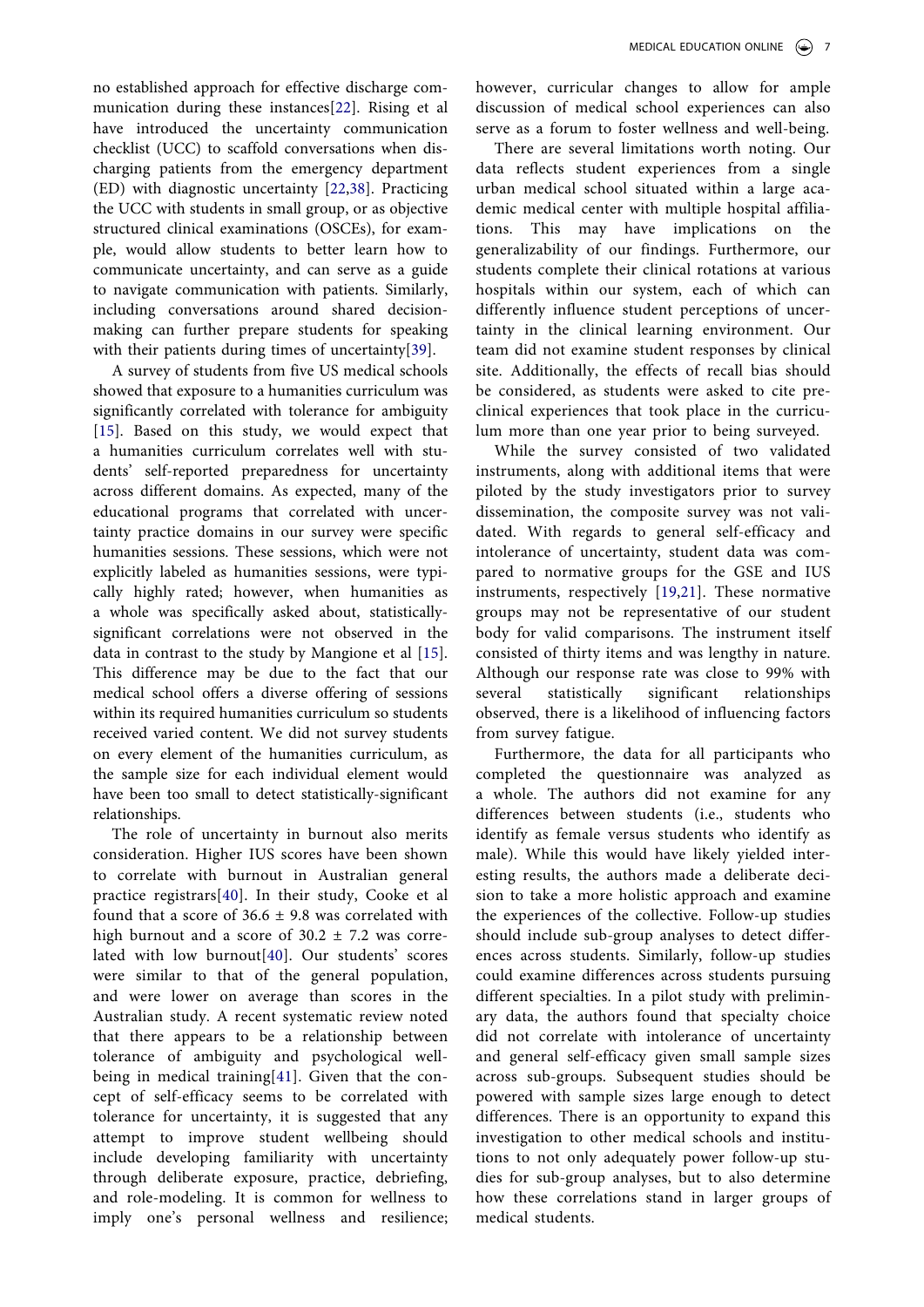## **Conclusion**

The relationships and themes from this study can be used to inform hypothesis generation regarding the types of educational activities educators can consider when preparing students for clinical uncertainty. Our data suggests that strategically integrating educational modalities that explicitly address uncertainty during pre-clerkship training may better prepare students for the uncertainty ubiquitous in clinical practice. Preparation for uncertainty in clinical practice may improve student self-efficacy in the face of this uncertainty and enhance student wellbeing. Based on this study, clinical debriefs, interprofessional role playing, simulations, communications skills sessions, instructor emotional vulnerability, storytelling, and peer-to-peer conversations may have the most impact. Additional research to evaluate the impact of these interventions is needed.

#### **Disclosure statement**

No potential conflict of interest was reported by the author(s).

#### **ORCID**

Dimitrios Papanagnou i http://orcid.org/0000-0003-3682-8371

## **References**

- <span id="page-9-0"></span>[1] Lee C, Hall K, Anakin M, et al. Towards a new understanding of uncertainty in medical education. J Eval Clin Pract. October [2020](#page-2-4). DOI:[10.1111/jep.13503](https://doi.org/10.1111/jep.13503).
- <span id="page-9-1"></span>[2] Allison JJ, Kiefe CI, Cook EF, et al. The association of physician attitudes about uncertainty and risk taking with resource use in a Medicare HMO. Med Decis Making. [1998](#page-2-5);18(3):320–329.
- <span id="page-9-2"></span>[3] Innes SI, Leboeuf-Yde C, Walker BF. The relationship between intolerance of uncertainty in chiropractic students and their treatment intervention choices. Chiropr Man Therap. [2017](#page-2-6);25(1):20.
- <span id="page-9-3"></span>[4] Merrill JM, Camacho Z, Laux LF, et al. Uncertainties and ambiguities: measuring how medical students cope. Med Educ. [1994;](#page-2-7)28(4):316–322.
- <span id="page-9-24"></span>[5] Kim K, Lee Y-M. Understanding uncertainty in medicine: concepts and implications in medical education. Korean J Med Educ. [2018](#page-6-1);30(3):181–188.
- <span id="page-9-7"></span>[6] Leung J, Cloninger CR, Hong BA, et al. Temperament and character profiles of medical students associated with tolerance of ambiguity and perfectionism. PeerJ. [2019](#page-3-0);7:e7109.
- <span id="page-9-4"></span>[7] Cooke S, Lemay J-F. Transforming medical assessment: integrating uncertainty into the evaluation of clinical reasoning in medical education. Acad Med. [2017](#page-3-1);92(6):746–751.
- <span id="page-9-5"></span>[8] Wasfy JH. Learning about clinical uncertainty. Acad Med. [2006](#page-3-2);81(12):1075.
- <span id="page-9-6"></span>[9] Hojat M, Vergare MJ, Maxwell K, et al. The devil is in the third year: a longitudinal study of erosion of

empathy in medical school. Acad Med. [2009;](#page-3-3)84 (9):1182–1191.

- <span id="page-9-8"></span>[10] Cristancho SM, Apramian T, Vanstone M, et al. Understanding clinical uncertainty: what is going on when experienced surgeons are not sure what to do? Acad Med. [2013;](#page-3-4)88(10):1516–1521.
- <span id="page-9-9"></span>[11] Kumagai AK. A conceptual framework for the use of illness narratives in medical education. Acad Med. [2008;](#page-3-5)83(7):653–658.
- <span id="page-9-10"></span>[12] Scott A, Sudlow M, Shaw E, et al. Medical education, simulation and uncertainty. Clin Teach. [2020;](#page-3-6)17 (5):497–502.
- <span id="page-9-11"></span>[13] Tonelli MR, Upshur REG. A philosophical approach to addressing uncertainty in medical education. Acad Med. [2019;](#page-3-7)94(4):507–511.
- <span id="page-9-12"></span>[14] Klassen RM, Klassen JRL. Self-efficacy beliefs of medical students: a critical review. Perspect Med Educ. [2018;](#page-3-8)7(2):76–82.
- <span id="page-9-13"></span>[15] Mangione S, Chakraborti C, Staltari G, et al. Medical Students' Exposure to the Humanities Correlates with Positive Personal Qualities and Reduced Burnout: a Multi-Institutional U.S. Survey. J Gen Intern Med. [2018;](#page-3-9)33(5):628–634.
- <span id="page-9-14"></span>[16] AR A, SJ D, DP S. Guidelines for Reporting Survey-Based Research Submitted to Academic Medicine. Acad Med. [2018;](#page-4-0)93(3):337–340.
- <span id="page-9-15"></span>[17] Gehlbach H, Artino AR, Durning S. AM last page: survey development guidance for medical education researchers. Acad Med. [2010;](#page-4-0)85(5):925.
- <span id="page-9-16"></span>[18] Schwarzer R, Jerusalem M. Generalized Self-Efficacy Scale. In: Weinman J, Wright S, Johnston M, editors. *Measures in Health Psychology: a* User's Portfolio. *Causal and Control Beliefs*. Windsor. UK: Nfer-Nelson; [1995](#page-4-1). p. 35–37.
- <span id="page-9-17"></span>[19] Scholz U, Gutiérrez Doña B, Sud S, et al. Is General Self-Efficacy a Universal Construct?1. European Journal of Psychological Assessment. [2002;](#page-4-2)18 (3):242–251.
- <span id="page-9-18"></span>[20] Carleton RN, Norton MAPJ, Asmundson GJG. Fearing the unknown: a short version of the Intolerance of Uncertainty Scale. J Anxiety Disord. [2007;](#page-4-3)21(1):105–117.
- <span id="page-9-19"></span>[21] Carleton RN, Mulvogue MK, Thibodeau MA, et al. Increasingly certain about uncertainty: intolerance of uncertainty across anxiety and depression. J Anxiety Disord. [2012;](#page-4-4)26(3):468–479.
- <span id="page-9-20"></span>[22] KL R, RE P, KA C, et al. Development of the Communication Checklist: a Patient-Centered Approach to Patient Discharge From the Emergency Department. Acad Med. [2020;](#page-4-5)95(7):1026–1034.
- <span id="page-9-21"></span>[23] Kiger ME, Varpio L. Thematic analysis of qualitative data: AMEE Guide No. 131. Med Teach. [2020;](#page-5-0)42 (8):846–854.
- <span id="page-9-22"></span>[24] LaDonna KA, Taylor T, Why Open-Ended LL. Survey Questions Are Unlikely to Support Rigorous Qualitative Insights. Acad Med. [2018;](#page-5-1)93(3):347–349.
- <span id="page-9-23"></span>[25] Ilgen JS, Eva KW, de Bruin A, et al. Comfort with uncertainty: reframing our conceptions of how clinicians navigate complex clinical situations. Adv Health Sci Educ Theory Pract. [2019;](#page-6-2)24(4):797–809.
- <span id="page-9-25"></span>[26] West AF, West RR. Clinical decision-making: coping with uncertainty. Postgrad Med J. [2002;](#page-6-1)78 (920):319–321.
- <span id="page-9-26"></span>[27] Luther VP, Crandall SJ. Commentary: ambiguity and uncertainty: neglected elements of medical education curricula? Acad Med. [2011;](#page-6-1)86(7):799–800.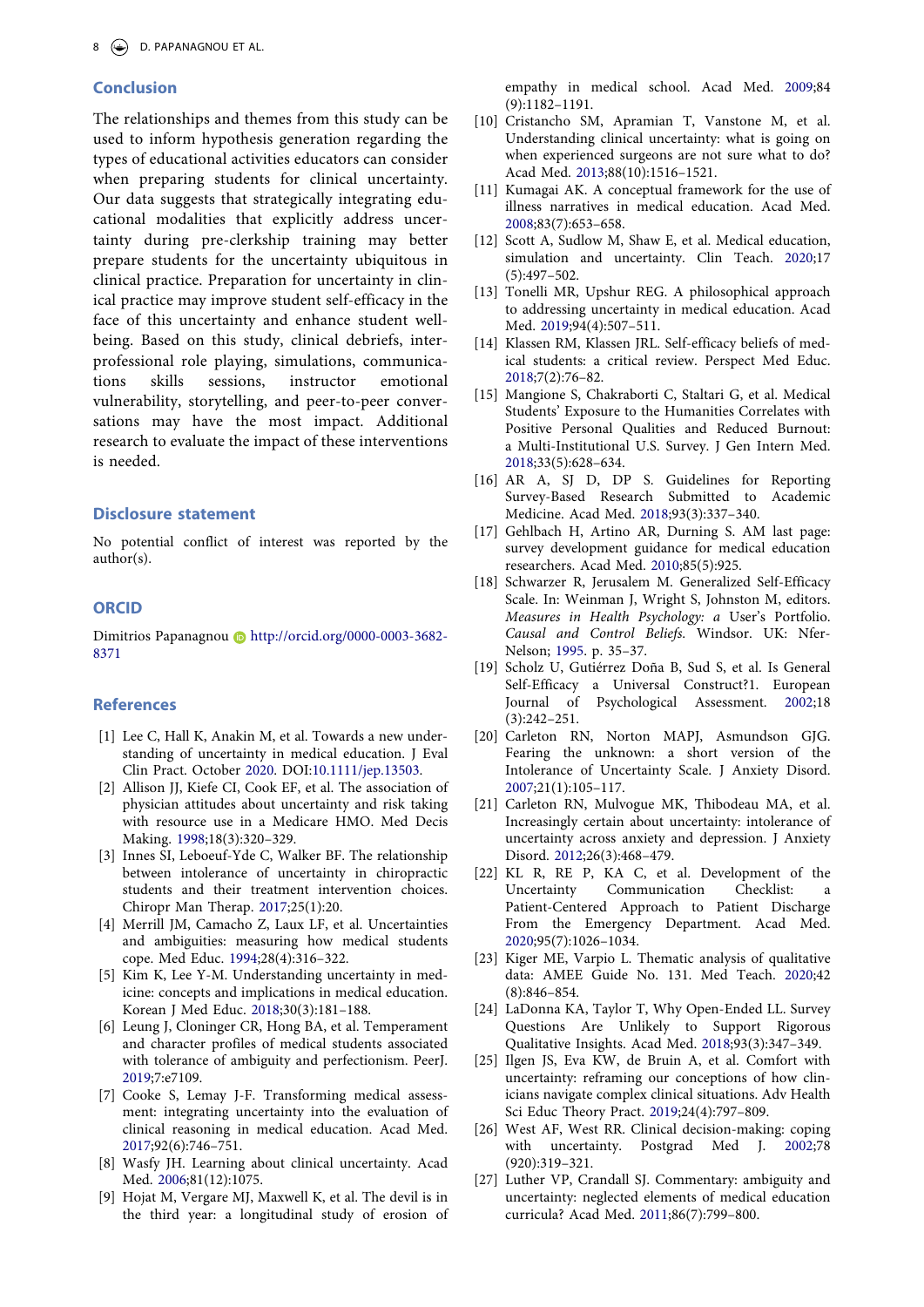- <span id="page-10-0"></span>[28] Iannello P, Mottini A, Tirelli S, et al. Ambiguity and uncertainty tolerance, need for cognition, and their association with stress. A study among Italian practicing physicians. Med Educ Online. [2017](#page-6-3);22(1):1270009.
- <span id="page-10-1"></span>[29] Russek NS, Detsky AS, Quinn KL. Managing clinical uncertainty: a teachable moment. JAMA Intern Med. [2020](#page-6-4);180(3):452–453.
- <span id="page-10-2"></span>[30] Guenter D, Fowler N, Lee L. Clinical uncertainty: helping our learners. Can Fam Physician. [2011](#page-6-4);57 (1):120–125.
- <span id="page-10-3"></span>[31] Aljamal Y, Prabhakar N, Saleem H, et al. Can the perceived difficulty of a task enhance trainee performance? J Surg Educ. [2019;](#page-7-1)76(6):e193–e198.
- <span id="page-10-4"></span>[32] Yu JH, Chae SJ, Chang KH. The relationship among self-efficacy, perfectionism and academic burnout in medical school students. Korean J Med Educ. [2016;](#page-7-2)28 (1):49–55.
- <span id="page-10-5"></span>[33] Hayat AA, Shateri K, Amini M, et al. Relationships between academic self-efficacy, learning-related emotions, and metacognitive learning strategies with academic performance in medical students: a structural equation model. BMC Med Educ. [2020](#page-7-3);20(1):76.
- <span id="page-10-6"></span>[34] Passi V, Johnson N. The hidden process of positive doctor role modelling. Med Teach. [2016;](#page-7-4)38(7):700–707.
- <span id="page-10-7"></span>[35] Stephens GC, Rees CE, Lazarus MD. Exploring the impact of education on preclinical medical students'

tolerance of uncertainty: a qualitative longitudinal study. Adv Health Sci Educ Theory Pract. [2021;](#page-7-5)26 (1):53–77.

- <span id="page-10-8"></span>[36] Mylopoulos M, Steenhof N, Kaushal A, et al. Twelve tips for designing curricula that support the development of adaptive expertise. Med Teach. [2018;](#page-7-6)40 (8):850–854.
- <span id="page-10-9"></span>[37] Nadir N-A, Bentley S, Papanagnou D, et al. Characteristics of Real-Time, Non-Critical Incident Debriefing Practices in the Emergency Department. West J Emerg Med. [2017](#page-7-7);18(1):146–151.
- <span id="page-10-10"></span>[38] Rising KL, Papanagnou D, McCarthy D, et al. Emergency medicine resident perceptions about the need for increased training in communicating diagnostic uncertainty. Cureus. [2018;](#page-8-0)10(1): e2088.
- <span id="page-10-11"></span>[39] Gheihman G, Johnson M, Simpkin AL. Twelve tips for thriving in the face of clinical uncertainty. Med Teach. [2020;](#page-8-1)42(5):493–499.
- <span id="page-10-12"></span>[40] Cooke GPE, Doust JA, Steele MC. A survey of resilience, burnout, and tolerance of uncertainty in Australian general practice registrars. BMC Med Educ. [2013;](#page-8-2)13(1):2.
- <span id="page-10-13"></span>[41] Hancock J, Mattick K. Tolerance of ambiguity and psychological well-being in medical training: a systematic review. Med Educ. [2020](#page-8-3);54(2):125–137.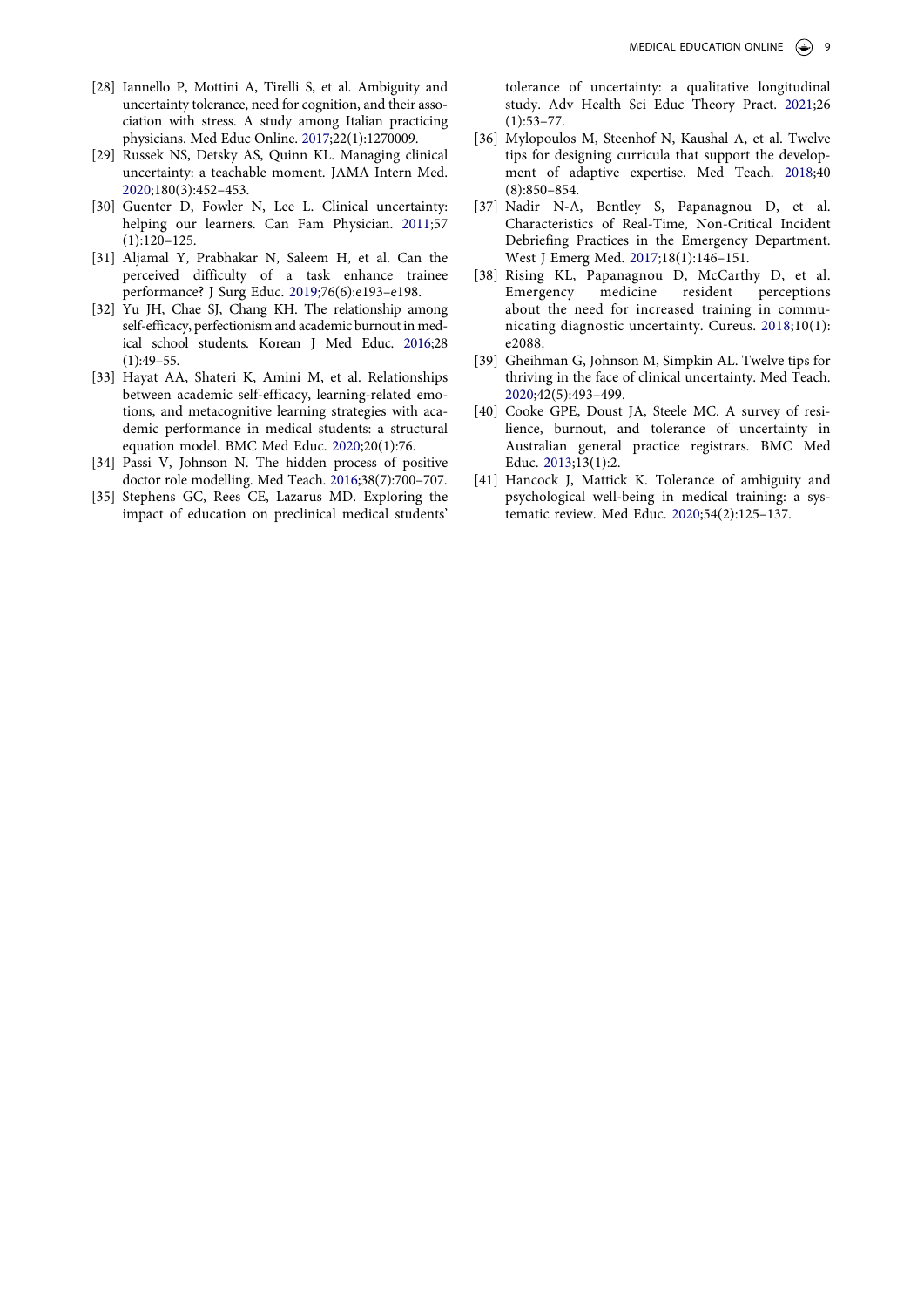## **Appendix (Survey)Uncertainty in Clinical Practice**

#### **Start of Block: Self-Efficacy Scale**

Dear students, We hope this email finds all of you well. These are unprecedented times. Now, more than ever, is the notion of uncertainty critical. While the evolving nature of the COVID-19 pandemic remains steeped with uncertainty, your professional careers – regardless of the specialty you choose to pursue – will be complicated by uncertainty. Down the road, you are sure to encounter uncertainty when gathering information; making decisions; identifying a patient's diagnosis; working with a new team; encountering new epidemics and crises; and/or admitting that you do not know what to do next during a specific clinical scenario. This is normal. Some of us may be comfortable with this uncertainty. Most of us, however, find this as a source of stress. The goal of this session is to introduce uncertainty as a 'character' in our professional narratives. We hope that by speaking about it and putting a name to it, we can become more comfortable on what to do when we encounter uncertainty in clinical practice. To help you reflect on this topic, we ask that you complete the attached survey. You are being asked to complete the Intolerance of Uncertainty Scale and the General Self-Efficacy Scale. Please review your results and consult the attached reading to better understand what your relationship is with uncertainty. You will also notice several questions that ask about the impact of the school's curriculum on your ability to tolerate uncertainty in your clinical practice. Thank you for your time. We hope you and your families are well and safe. Please do not hesitate to contact us.

PART 1: The General Self-Efficacy ScaleSelf-efficacy is a measure of one's confidence in her/his ability to act in a particular situation. The following scale was developed to evaluate one's coping ability in daily living. **Responses are anonymous. Please reflect honestly rather than selecting what you think should be the right answer.**

Q1 I can always manage to solve problems if I try hard enough.

- (1)  $1 = Not at all true (1)$
- (2)  $2 =$  Hardly true (2)
- (3)  $3 =$  Moderately true (3)
- (4)  $4 =$  Exactly true (4)

Q2 If someone opposes me, I can find the means and ways to get what I want.

- (1)  $1 = Not at all true (1)$
- $(2)$  2 = Hardly true  $(2)$
- (3)  $3 =$  Moderately true (3)
- (4)  $4 =$  Exactly true (4)

Q3 It is easy for me to stick to my aims and accomplish my goals.

- (1)  $1 =$  Not at all true (1)
- (2)  $2 =$  Hardly true (2)
- (3)  $3 =$  Moderately true (3)
- (4)  $4 =$  Exactly true (4)

Q4 I am confident that I could deal efficiently with unexpected events.

- (1)  $1 =$  Not at all true (1)
- (2)  $2 =$  Hardly true (2)
- (3)  $3 =$  Moderately true (3)
- (4)  $4 =$  Exactly true (4)

Q5 Thanks to my resourcefulness, I know how to handle unforeseen situations.

- (1)  $1 = Not at all true (1)$
- (2)  $2 =$  Hardly true (2)
- (3)  $3 =$  Moderately true (3)
- (4)  $4 =$  Exactly true (4)

Q6 I can solve most problems if I invest the necessary effort.

- (1)  $1 = Not at all true (1)$
- (2)  $2 =$  Hardly true (2)
- (3)  $3 =$  Moderately true (3)
- (4)  $4 =$  Exactly true (4)

Q7 I can remain calm when facing difficulties because I can rely on my coping abilities.

- (1)  $1 = Not at all true (1)$
- (2)  $2 =$  Hardly true (2)
- (3)  $3 =$  Moderately true (3)
- (4)  $4 =$  Exactly true (4)

Q8 When I confronted with a problem, I can usually find several solutions.

- (1)  $1 = Not at all true (1)$
- (2)  $2 =$  Hardly true (2)
- $(3)$  3 = Moderately true  $(3)$
- (4)  $4 =$  Exactly true (4)
- Q9 If I am in trouble, I can usually think of a solution.
- (1)  $1 = Not at all true (1)$
- (2)  $2 =$  Hardly true (2)
- (3)  $3 =$  Moderately true (3) (4)  $4 =$  Exactly true (4)
- Q10 I can usually handle whatever comes my way.
- (1)  $1 = Not at all true (1)$
- (2)  $2 =$  Hardly true (2)
- (3)  $3 =$  Moderately true (3)
- (4)  $4 =$  Exactly true (4) **End of Block: Self-Efficacy Scale Start of Block: Intolerance to Uncertainty**

PART 2: Intolerance of Uncertainty Scale Intolerance of uncertainty represents an individual's negative beliefs about uncertainty and its implications. The Intolerance of Uncertainty Scale helps quantify the beliefs we have about uncertainty in life. Responses are anonymous.Please reflect honestly rather than selecting what you think should be the right answer.

- Q15 Unforeseen events upset me greatly.
- (1)  $1 = not at all characteristic of me (1)$
- (2)  $2 = a$  little characteristic of me (2)
- (3)  $3 =$  somewhat characteristic of me (3)
- (4)  $4 = \text{very characteristic of me (4)}$
- (5)  $5 =$  entirely characteristic of me (5)

Q16 It frustrates me not having all the information I need.

- (1)  $1 = not at all characteristic of me (1)$
- (2)  $2 = a$  little characteristic of me (6)
- (3)  $3 =$  somewhat characteristic of me (7)
- (4)  $4 = \text{very characteristic of me (8)}$
- (5)  $5 =$  entirely characteristic of me (9)
	- Q17 Uncertainty keeps me from living a full life.
- (1)  $1 = not at all characteristic of me (1)$
- (2)  $2 = a$  little characteristic of me (6)
- (3)  $3 =$  somewhat characteristic of me (7)
- (4)  $4 = \text{very characteristic of me (8)}$ (5)  $5 =$  entirely characteristic of me (9)
- Q18 One should always look ahead so as to avoid surprises.
- (1)  $1 = not at all characteristic of me (1)$
- (2)  $2 = a$  little characteristic of me (6)
- (3)  $3 =$  somewhat characteristic of me (7)
- (4)  $4 =$  very characteristic of me (8)
- (5)  $5 =$  entirely characteristic of me (9)
- Q19 A small unforeseen event can spoil everything, even with the best of planning.
- (1)  $1 = not at all characteristic of me (1)$
- (2)  $2 = a$  little characteristic of me (6)
- (3)  $3 =$  somewhat characteristic of me (7)
- (4)  $4 = \text{very characteristic of me (8)}$
- (5)  $5 =$  entirely characteristic of me (9)
	- Q20 When it's time to act, uncertainty paralyzes me.